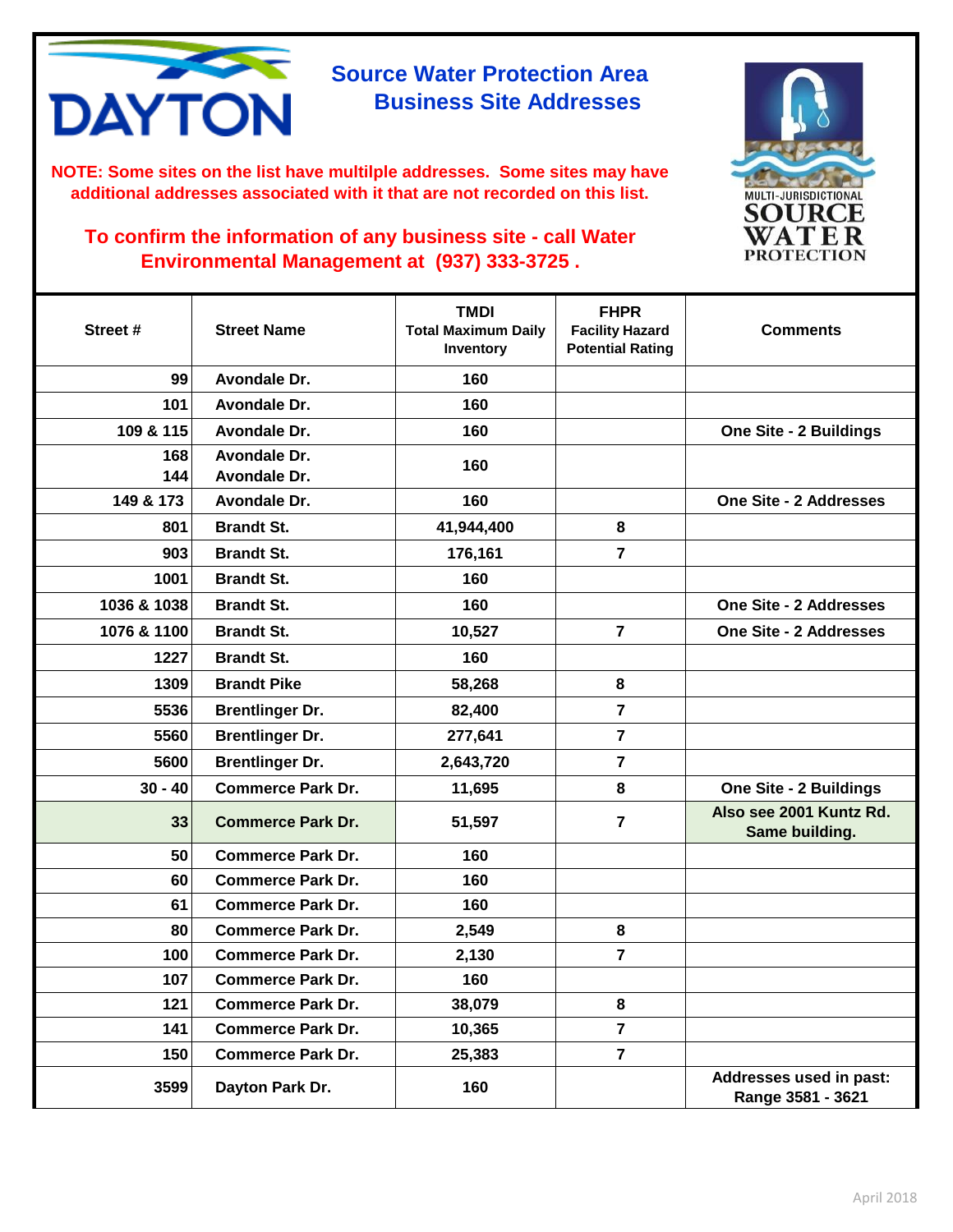

**NOTE: Some sites on the list have multilple addresses. Some sites may have additional addresses associated with it that are not recorded on this list.** 



| Street #       | <b>Street Name</b>         | <b>TMDI</b><br><b>Total Maximum Daily</b><br>Inventory | <b>FHPR</b><br><b>Facility Hazard</b><br><b>Potential Rating</b> | <b>Comments</b>               |
|----------------|----------------------------|--------------------------------------------------------|------------------------------------------------------------------|-------------------------------|
| 3616           | Dayton Park Dr.            | 8,140                                                  | $\overline{7}$                                                   |                               |
| 3660           | Dayton Park Dr.            | 160                                                    |                                                                  |                               |
| 3674           | Dayton Park Dr.            | 8,060                                                  | $\overline{7}$                                                   |                               |
| 3690           | Dayton Park Dr.            | 42,222                                                 | $\overline{\mathbf{4}}$                                          |                               |
| 3771           | Dayton Park Dr.            | 160                                                    |                                                                  |                               |
| 3800           | Dayton Park Dr.            | 57,051                                                 | $\overline{7}$                                                   |                               |
| 3831           | Dayton Park Dr.            | 160                                                    |                                                                  |                               |
| 3911           | Dayton Park Dr.            | 12,566                                                 | $\overline{\mathbf{r}}$                                          |                               |
| 3949 #A-J      | Dayton Park Dr.            | 11,535                                                 | 8                                                                | <b>Multi-Tenant</b>           |
| 3975           | Dayton Park Dr.            | 832                                                    | $\overline{7}$                                                   |                               |
| 7              | <b>Dayton Wire Parkway</b> | 9,069                                                  | $\overline{\mathbf{r}}$                                          |                               |
| 1800           | Farr Dr.                   | 62,441,438                                             | $\overline{7}$                                                   |                               |
| 1              | <b>Heid Ave.</b>           | 4,059                                                  | 8                                                                |                               |
| 3 <sup>1</sup> | Heid Ave.                  | 1,348                                                  | 8                                                                |                               |
| 15 & 49        | Heid Ave.                  | 5,480                                                  | 7                                                                | <b>One Site - 2 Buildings</b> |
| 60             | Heid Ave.                  | 47,044                                                 | $\overline{7}$                                                   |                               |
| 125            | <b>Heid Ave.</b>           | 9,389                                                  | $\overline{7}$                                                   |                               |
| 136            | <b>Heid Ave.</b>           | 160                                                    |                                                                  |                               |
| 150            | <b>Heid Ave.</b>           | 160                                                    |                                                                  |                               |
| 151            | <b>Heid Ave.</b>           | 10,940                                                 | $\overline{7}$                                                   |                               |
| 191            | <b>Heid Ave.</b>           | 8,422                                                  | 8                                                                |                               |
| 192            | Heid Ave.                  | 160                                                    |                                                                  |                               |
| 212            | <b>Heid Ave.</b>           | 50,479                                                 | $\overline{\mathbf{7}}$                                          |                               |
| 777            | Hollywood Blvd.            | 100,000                                                | $\overline{7}$                                                   |                               |
| 3700           | <b>Inpark Circle</b>       | 3,600                                                  | $\overline{7}$                                                   |                               |
| 3711           | <b>Inpark Circle</b>       | 160                                                    |                                                                  |                               |
| 3723           | <b>Inpark Circle</b>       | 22,420                                                 | $\overline{7}$                                                   |                               |
| 3726           | <b>Inpark Circle</b>       | 1,361                                                  | $\overline{7}$                                                   |                               |
| 3739           | <b>Inpark Circle</b>       | 160                                                    |                                                                  |                               |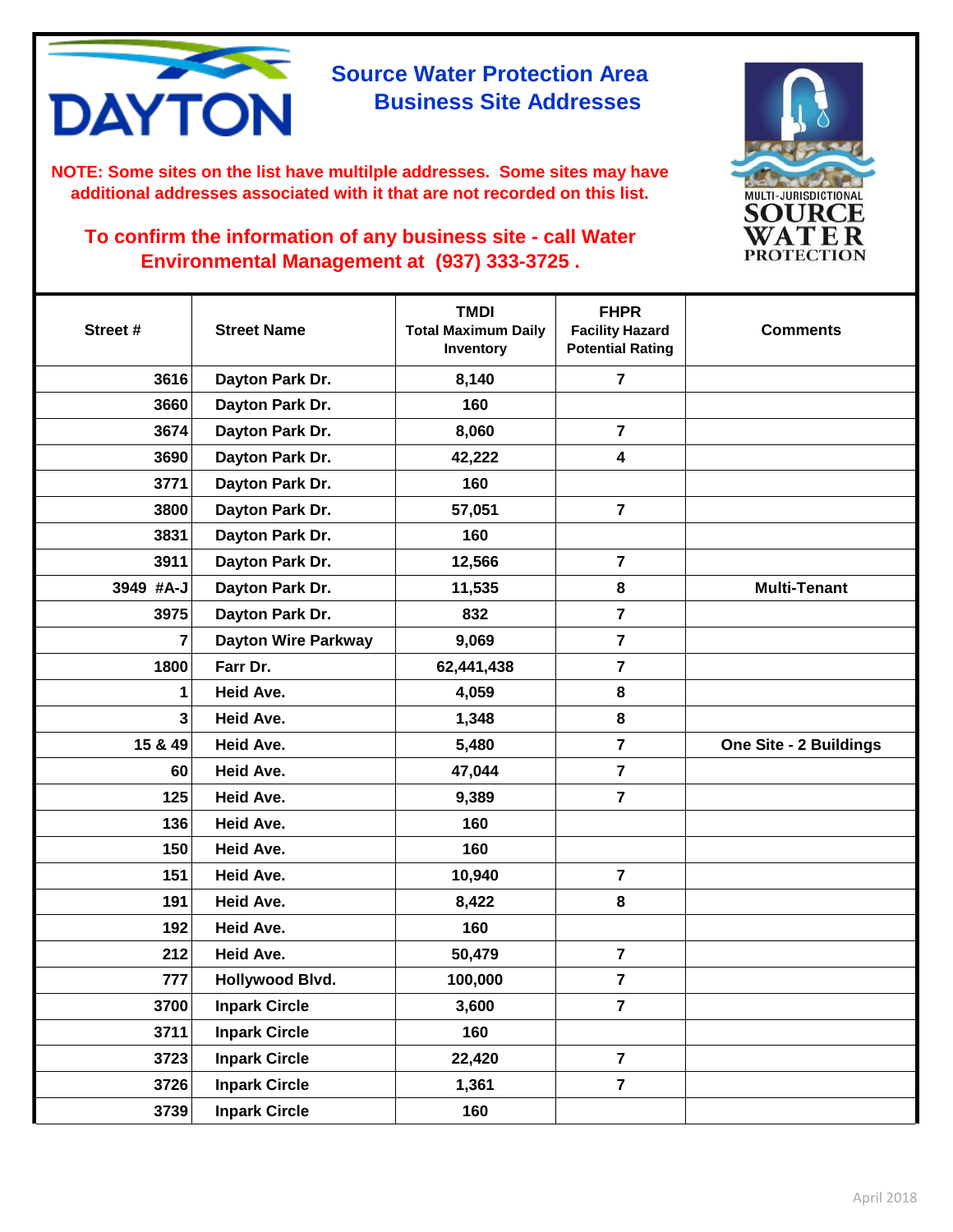

**NOTE: Some sites on the list have multilple addresses. Some sites may have additional addresses associated with it that are not recorded on this list.** 



| Street # | <b>Street Name</b>   | <b>TMDI</b><br><b>Total Maximum Daily</b><br>Inventory | <b>FHPR</b><br><b>Facility Hazard</b><br><b>Potential Rating</b> | <b>Comments</b>                                   |
|----------|----------------------|--------------------------------------------------------|------------------------------------------------------------------|---------------------------------------------------|
| 3757     | <b>Inpark Circle</b> | 6,200                                                  | 6                                                                |                                                   |
| 636      | Irwin St., N.        | 104,603                                                | $\boldsymbol{9}$                                                 |                                                   |
| 716      | Irwin St., N.        | 160                                                    |                                                                  |                                                   |
| 700      | Irwin St., N.        | 4,015                                                  | $\overline{7}$                                                   |                                                   |
| 1        | Janney Rd.           | 2,989                                                  | $\overline{7}$                                                   |                                                   |
| 21       | Janney Rd.           | 2,989                                                  | $\overline{7}$                                                   |                                                   |
| 55       | Janney Rd.           | 160                                                    |                                                                  |                                                   |
| 66       | Janney Rd.           | 1,007                                                  | $\overline{7}$                                                   |                                                   |
| 105      | Janney Rd.           | 34,682                                                 | $\overline{7}$                                                   |                                                   |
| 131      | Janney Rd.           | 28,240                                                 | $\overline{7}$                                                   |                                                   |
| 150      | Janney Rd.           | 71,141                                                 | $\overline{7}$                                                   |                                                   |
| 165      | Janney Rd.           | 8,570                                                  | $\overline{7}$                                                   |                                                   |
| 201      | Janney Rd.           | 900                                                    | $\overline{7}$                                                   |                                                   |
|          | Janney Rd.           | 160                                                    |                                                                  | <b>Open Lot</b>                                   |
| 220      | Janney Rd.           | 35,039                                                 | $\overline{7}$                                                   |                                                   |
| 2107     | Jergens Rd.          | 3,963                                                  | $\overline{7}$                                                   |                                                   |
| 2121     | Jergens Rd.          | 2,066                                                  | $\overline{7}$                                                   |                                                   |
| 2122     | Jergens Rd.          | 5,184                                                  | $\overline{7}$                                                   |                                                   |
| 2160     | Jergens Rd.          | 2,599                                                  | $\overline{7}$                                                   |                                                   |
| 1619     | Kuntz Rd.            | 127,163                                                | 7                                                                |                                                   |
| 1825     | Kuntz Rd.            | 8,157                                                  | $\overline{7}$                                                   |                                                   |
| 1900     | Kuntz Rd.            | 123,294                                                | $\overline{7}$                                                   |                                                   |
| 1922     | Kuntz Rd.            | 160                                                    |                                                                  |                                                   |
| 1930     | Kuntz Rd.            | 30,942                                                 | $\overline{7}$                                                   |                                                   |
| 1933     | Kuntz Rd.            | 1,444                                                  | $\overline{7}$                                                   |                                                   |
| 2001     | Kuntz Rd.            | Included in 33<br><b>Commerce Park Dr.</b>             |                                                                  | Also see 33 Commerce Park<br>Dr. - Same building. |
| 3201     | Needmore Rd.         | 8,576,220                                              | $\overline{7}$                                                   |                                                   |
| 3211     | Needmore Rd.         | 160                                                    |                                                                  |                                                   |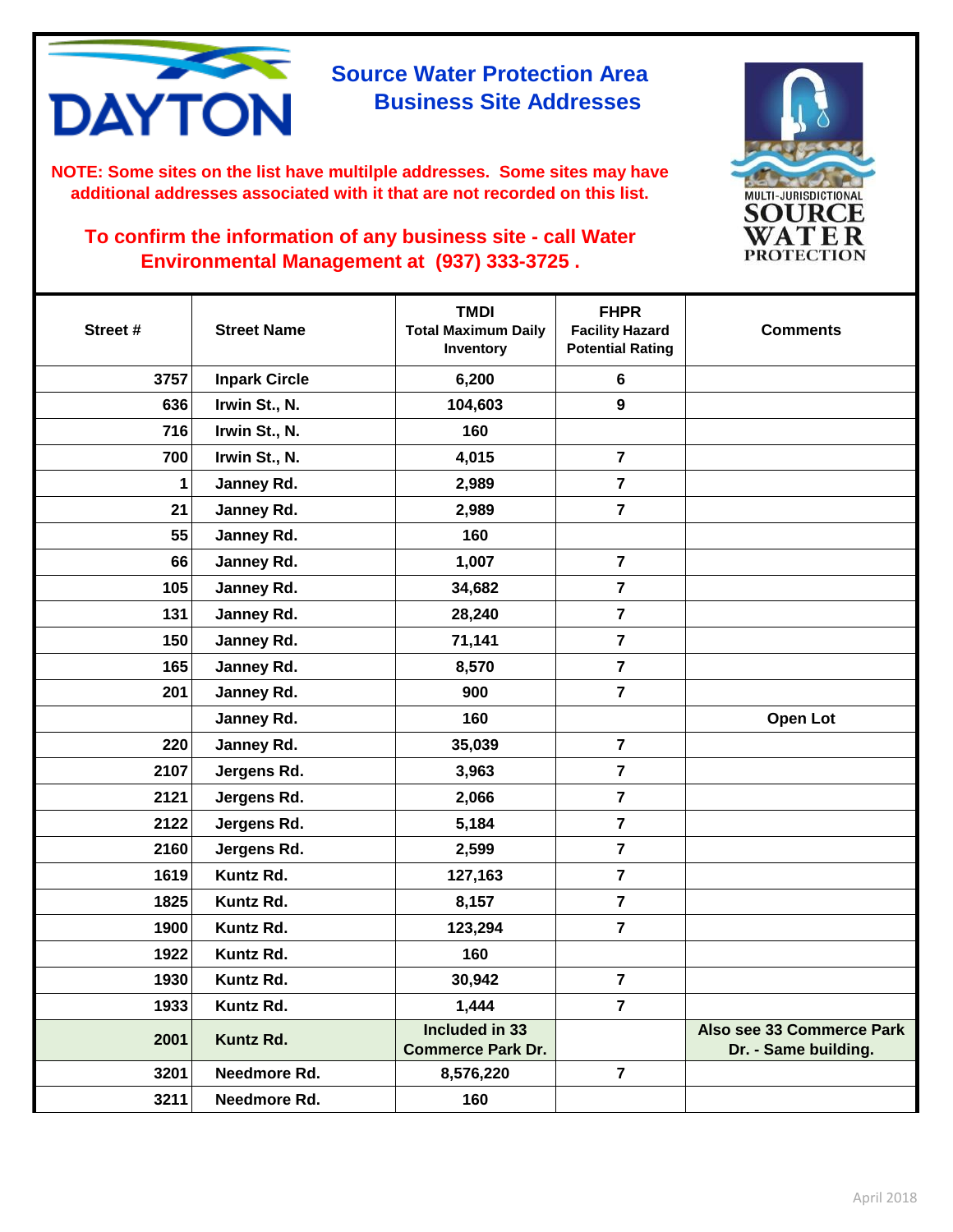

**NOTE: Some sites on the list have multilple addresses. Some sites may have additional addresses associated with it that are not recorded on this list.** 



| Street #     | <b>Street Name</b>                                              | <b>TMDI</b><br><b>Total Maximum Daily</b><br>Inventory | <b>FHPR</b><br><b>Facility Hazard</b><br><b>Potential Rating</b> | <b>Comments</b>                                                        |
|--------------|-----------------------------------------------------------------|--------------------------------------------------------|------------------------------------------------------------------|------------------------------------------------------------------------|
| 3241         | Needmore Rd.                                                    | 160                                                    |                                                                  |                                                                        |
| 3243         | Needmore Rd.                                                    | 160                                                    |                                                                  |                                                                        |
| 3300         | Needmore Rd.                                                    | 160                                                    |                                                                  |                                                                        |
| 3348         | Needmore Rd.                                                    | Included in 3305-<br>3319 Successful<br><b>Way</b>     |                                                                  | Also see 3305-3319<br><b>Successful Way -</b><br><b>Same Building.</b> |
| 3420         | Needmore Rd.                                                    | 226,834                                                | 8                                                                |                                                                        |
| 3440         | Needmore Rd.                                                    | 4,401                                                  | $\overline{7}$                                                   |                                                                        |
| 3460         | Needmore Rd.                                                    | 160                                                    |                                                                  |                                                                        |
| 3474         | Needmore Rd.                                                    | 2,708                                                  | $\overline{7}$                                                   |                                                                        |
| 3480 - 3488  | Needmore Rd.                                                    | 160                                                    |                                                                  | <b>May be Multi-Tenant</b>                                             |
| 3543         | Needmore Rd.                                                    | 8,753                                                  | $\overline{7}$                                                   |                                                                        |
| 3560         | Needmore Rd.                                                    | 160                                                    |                                                                  |                                                                        |
| 3580         | Needmore Rd.                                                    | 200,584                                                | $\overline{\mathbf{7}}$                                          |                                                                        |
| 3616         | Needmore Rd.                                                    | 160                                                    |                                                                  |                                                                        |
| 3690         | Needmore Rd.                                                    | 575                                                    | 8                                                                |                                                                        |
| 2316         | <b>Old Troy Pike</b>                                            | 1,386                                                  | $\overline{7}$                                                   |                                                                        |
| 2329         | <b>Old Troy Pike</b>                                            | 160                                                    |                                                                  |                                                                        |
| 2506         | <b>Old Troy Pike</b>                                            | 160                                                    |                                                                  | May also have a Vondale<br>address.                                    |
| 2516         | <b>Old Troy Pike</b>                                            | 160                                                    |                                                                  |                                                                        |
| 2920         | <b>Old Troy Pike</b>                                            | 160                                                    |                                                                  |                                                                        |
| 2860         | Ome Ave.                                                        |                                                        |                                                                  |                                                                        |
| 2877         | <b>Ontario Ave.</b>                                             |                                                        |                                                                  |                                                                        |
| 6024         | Rip Rap Rd.                                                     | 160                                                    |                                                                  |                                                                        |
| 6110         | Rip Rap Rd.                                                     | 160                                                    |                                                                  |                                                                        |
| 3713<br>2716 | <b>Southshore Drive</b><br>Lakebend Dr.<br><b>Old Troy Pike</b> | 2,587                                                  | $\overline{\mathbf{7}}$                                          | One Site with multiple<br>addresses and street names.                  |
| 4395         | <b>Springfield Pike</b>                                         | 3,110                                                  | $\overline{7}$                                                   |                                                                        |
| 4401         | <b>Springfield Pike</b>                                         | 2,370                                                  | $\overline{\mathbf{7}}$                                          |                                                                        |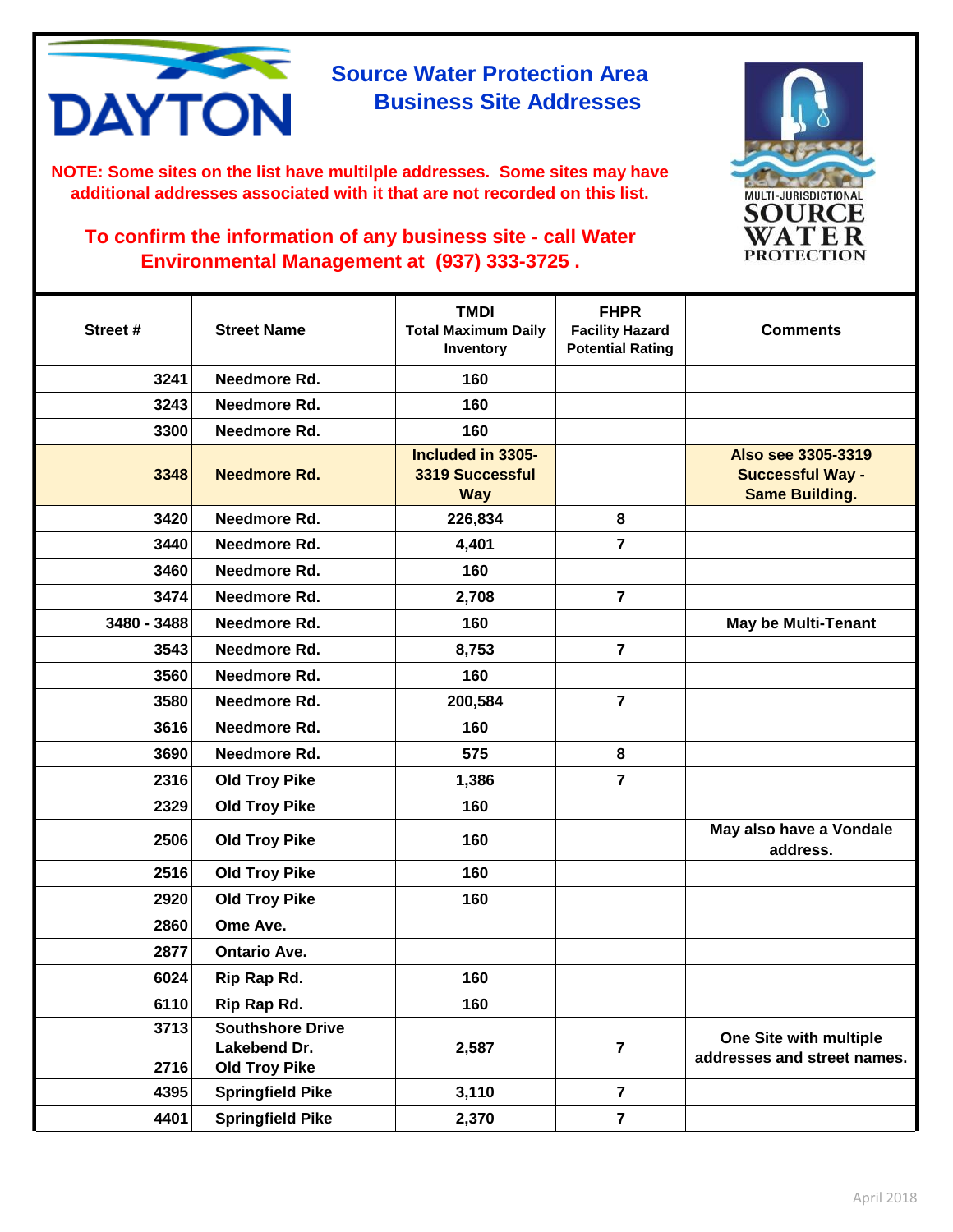

**NOTE: Some sites on the list have multilple addresses. Some sites may have additional addresses associated with it that are not recorded on this list.** 



| Street #  | <b>Street Name</b>      | <b>TMDI</b><br><b>Total Maximum Daily</b><br>Inventory | <b>FHPR</b><br><b>Facility Hazard</b><br><b>Potential Rating</b> | <b>Comments</b>                              |
|-----------|-------------------------|--------------------------------------------------------|------------------------------------------------------------------|----------------------------------------------|
| 4509      | <b>Springfield Pike</b> | 160                                                    |                                                                  |                                              |
| 1615      | <b>Springfield St.</b>  | 160                                                    |                                                                  |                                              |
| 1667      | <b>Springfield St.</b>  | 160                                                    |                                                                  |                                              |
| 1715      | Springfield St.         | 9,428                                                  | $\overline{7}$                                                   |                                              |
| 1771      | Springfield St.         | 18,750                                                 | $\overline{7}$                                                   |                                              |
| 1777      | Springfield St.         | 938                                                    | $\overline{7}$                                                   |                                              |
| 3305-3319 | <b>Successful Way</b>   | 9,123                                                  | $\overline{7}$                                                   | Also see 3348 Needmore Rd.<br>Same building. |
| 3318      | <b>Successful Way</b>   | 160                                                    |                                                                  |                                              |
| 3341      | <b>Successful Way</b>   | 160                                                    |                                                                  |                                              |
| 3361      | <b>Successful Way</b>   | 160                                                    |                                                                  |                                              |
| 3366      | <b>Successful Way</b>   | 1,079                                                  | $\overline{7}$                                                   |                                              |
| 3380      | <b>Successful Way</b>   | 1,750                                                  | 8                                                                |                                              |
| 3381      | <b>Successful Way</b>   | 160                                                    |                                                                  |                                              |
| 3383      | <b>Successful Way</b>   | 160                                                    |                                                                  |                                              |
| 3404      | <b>Successful Way</b>   | 4,152                                                  | 8                                                                |                                              |
| 3425      | <b>Successful Way</b>   | 32,687                                                 | $\overline{7}$                                                   |                                              |
| 3445      | <b>Successful Way</b>   | 22,294                                                 | 8                                                                |                                              |
| 3463      | <b>Successful Way</b>   | 7,635                                                  | $\overline{\mathbf{z}}$                                          |                                              |
| 3464      | <b>Successful Way</b>   | 160                                                    |                                                                  |                                              |
| 3472      | <b>Successful Way</b>   | 160                                                    |                                                                  |                                              |
| 3485      | <b>Successful Way</b>   | 1,238,220                                              | 8                                                                |                                              |
| 1800      | Troy St.                | 160                                                    |                                                                  |                                              |
| 1819      | Troy St.                | 160                                                    |                                                                  |                                              |
| 1845      | Troy St.                | 20,565                                                 | $\overline{7}$                                                   |                                              |
| 1900      | Troy St.                | 1,305                                                  | $\overline{\mathbf{7}}$                                          |                                              |
| 1915      | Troy St.                | 160                                                    |                                                                  |                                              |
| 1933      | Troy St.                | 51,000                                                 | $\overline{7}$                                                   |                                              |
| 1944      | Troy St.                | 38,544                                                 | $\overline{7}$                                                   |                                              |
| 1960      | Troy St.                | 27,312                                                 | $\overline{7}$                                                   |                                              |